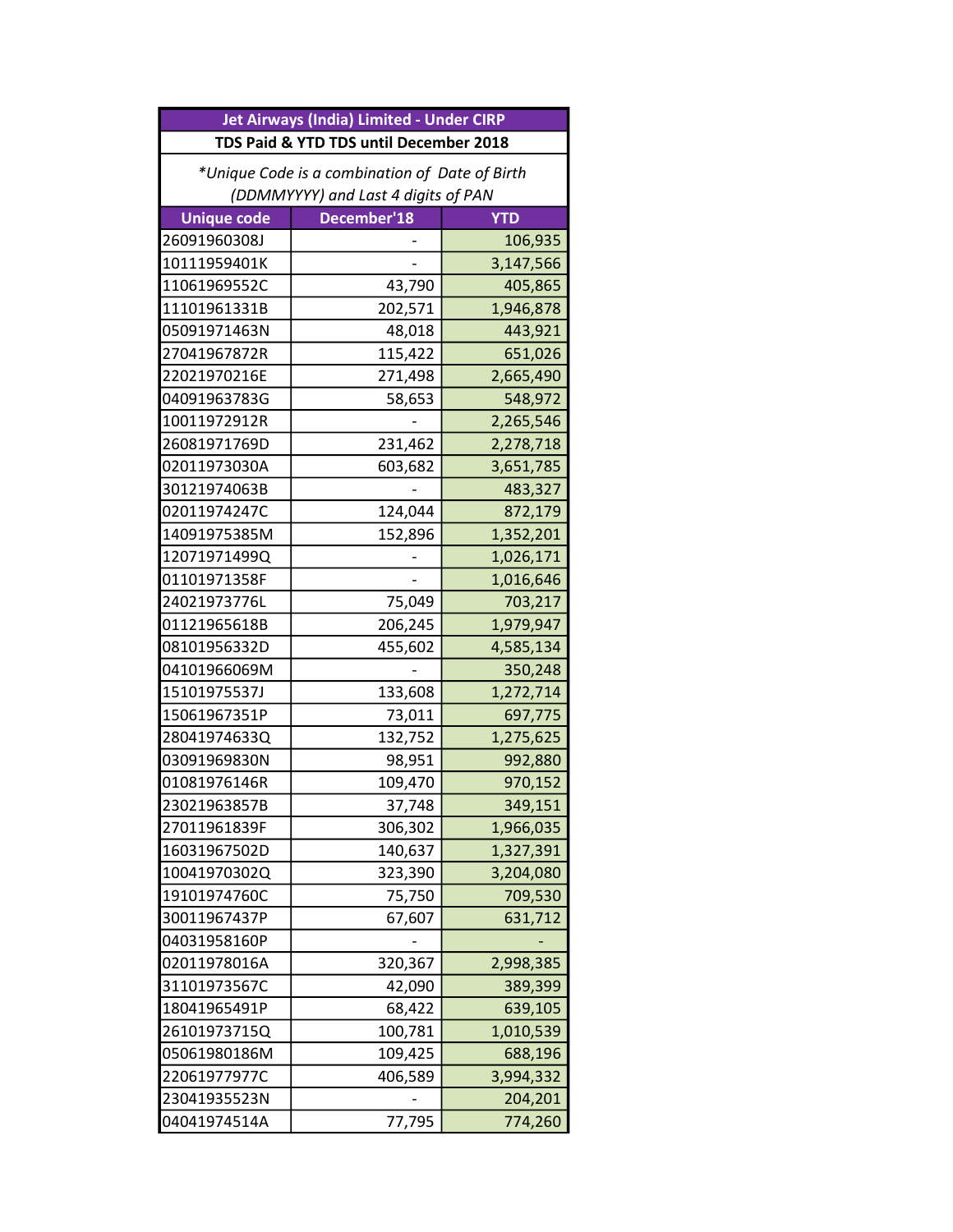| Jet Airways (India) Limited - Under CIRP       |             |            |  |  |
|------------------------------------------------|-------------|------------|--|--|
| TDS Paid & YTD TDS until December 2018         |             |            |  |  |
| *Unique Code is a combination of Date of Birth |             |            |  |  |
| (DDMMYYYY) and Last 4 digits of PAN            |             |            |  |  |
| <b>Unique code</b>                             | December'18 | <b>YTD</b> |  |  |
| 13021980689F                                   | 109,991     | 971,063    |  |  |
| 17041975320D                                   | 145,424     | 1,155,689  |  |  |
| 02041971948J                                   | 86,724      | 819,188    |  |  |
| 03041975696M                                   | 90,444      | 619,041    |  |  |
| 05111958756H                                   | 111,661     | 1,211,248  |  |  |
| 29031981521P                                   | 262,749     | 2,083,514  |  |  |
| 19101977233L                                   | 274,076     | 3,237,506  |  |  |
| 19061950826B                                   | 476,115     | 4,669,876  |  |  |
| 17111964510G                                   | 424,060     | 4,623,839  |  |  |
| 20121961769E                                   | 67,396      | 202,188    |  |  |
| 14081952172D                                   | 320,118     | 3,139,662  |  |  |
| 25121952255H                                   | 262,802     | 2,588,518  |  |  |
| 04111971307R                                   | 126,391     | 1,199,542  |  |  |
| 27101961505C                                   | 93,973      | 886,769    |  |  |
| 12051953049P                                   | 635,962     | 5,710,476  |  |  |
| 06091981534R                                   | 60,202      | 541,551    |  |  |
| 26071965218R                                   | 297,963     | 2,989,099  |  |  |
| 12011967663C                                   |             | 23,776     |  |  |
| 29031963243K                                   | 806,107     | 7,538,786  |  |  |
| 05031955576A                                   | 77,077      | 748,556    |  |  |
| 17101967052B                                   | 58,707      | 556,133    |  |  |
| 09111967889R                                   |             | 52,173     |  |  |
| 01041970088N                                   | 86,889      | 824,549    |  |  |
| 29111968483A                                   |             | 296,259    |  |  |
| 13021974121J                                   | 135,481     | 1,277,460  |  |  |
| 27061975904B                                   | 63,663      | 623,046    |  |  |
| 11091955856J                                   | 84,569      | 784,374    |  |  |
| 16041955624P                                   | 366,175     | 3,122,125  |  |  |
| 04081955190H                                   | 605,140     | 5,502,325  |  |  |
| 24121968646H                                   | 1,083,668   | 14,050,084 |  |  |
| 01071954102M                                   | 84,821      | 786,292    |  |  |
| 31071972884M                                   |             | 7,586,987  |  |  |
| 03011969109Q                                   | 548,810     | 5,545,101  |  |  |
| 02061983256E                                   | 64,534      | 607,600    |  |  |
| 06061975200D                                   |             |            |  |  |
| 28111969607B                                   | 80,031      | 765,635    |  |  |
| 08091956407B                                   | 85,793      | 814,062    |  |  |
| 15061978154N                                   |             | 379,523    |  |  |
| 26071981540J                                   |             |            |  |  |
| 10071957823Q                                   |             | 1,952,539  |  |  |
| 09081957394J                                   |             | 2,064,746  |  |  |